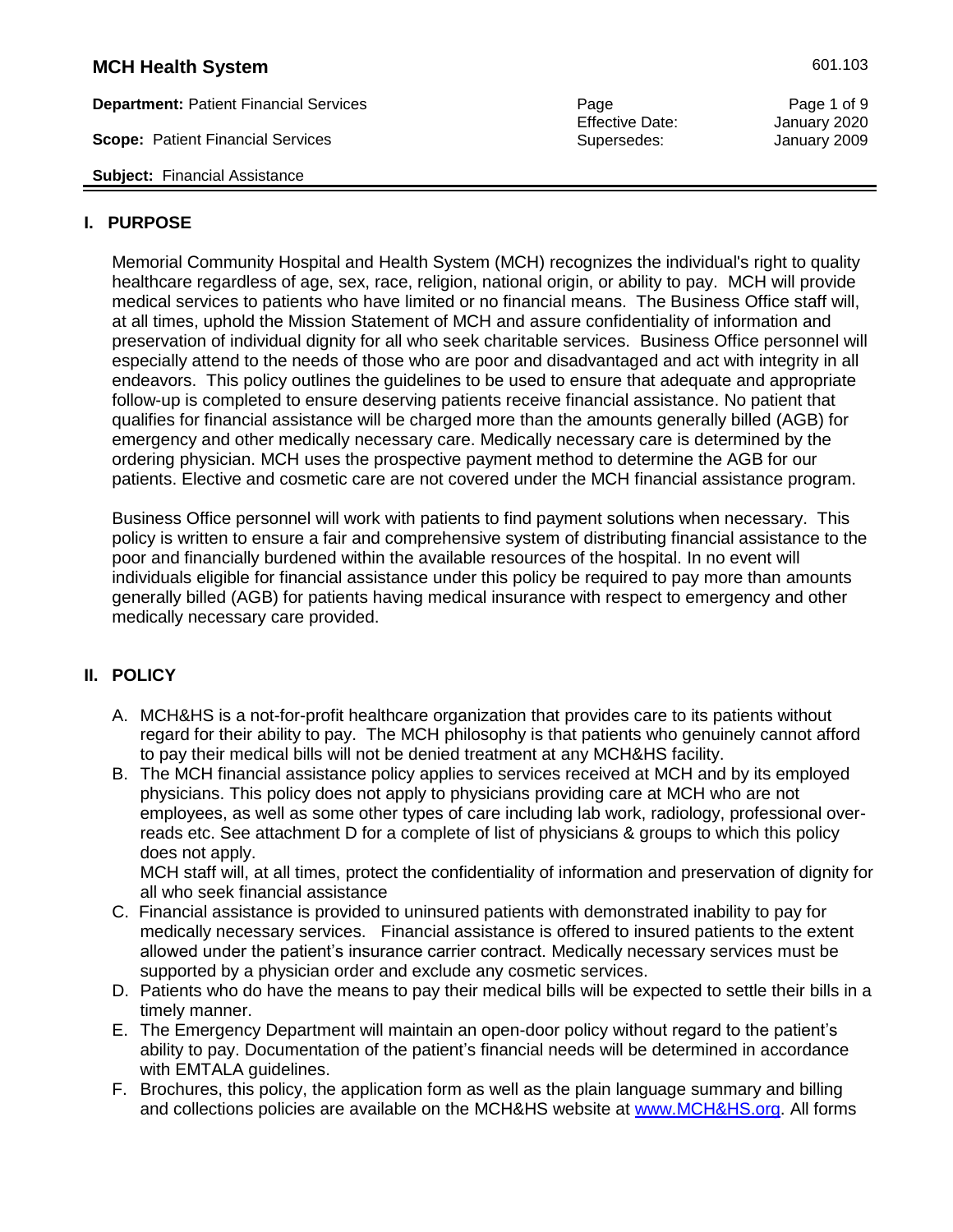**Department:** Patient Financial Services **Page Page Page Page Page 2 of 9** 

**Scope:** Patient Financial Services Supersedes: Supersedes: January 2009

**Subject:** Financial Assistance

Effective Date: January 2020

will be available at each point of entry and also at MCH&HS Financial Office located at Memorial Community Hospital, 810 N 22<sup>nd</sup> Street, Blair, Nebraska.

- G. Financial screening begins with the pre-registration process and is continued throughout the hospital registration and billing processes.
- H. All efforts will be made to establish whether the patient is eligible for financial assistance prior to service, if possible; otherwise as soon as possible following service.
- I. For patients who do not qualify for financial assistance and/or have a balance due after the assistance has been applied then the billing and collections policies will be followed and actions that may be taken are described in that policy which is located on the MCH website and also may be obtained by visiting MCH Patient Financial Services office or calling the MCH Patient Financial services office at 402-426-1288.

# **III. APPLICATION PROCESS:**

- A. The application process may take place at the time of scheduling, during admission, discharge, financial counseling or whenever possible. All patients will be given a minimum of 240 days from the mailing date of the first discharge billing to complete the financial assistance application. The application may be returned by mail or by hand delivering to the MCH Patient Financial Services office.
- B. The application process includes completing a personal financial application (attachment A) and providing verification documents.
- C. Verification may include;
	- a. The applicant's most recently filed federal tax return (multiple years of tax returns may be necessary in some circumstances). Family income excludes capital gains and losses.
	- b. Two most recent pay stubs,
	- c. Two months most recent bank statements,
	- d. The applicant's net worth and/or liquid assets may also be a determining factor in the decision for the amount of financial assistance being granted.
	- e. Reasonable household or business expenses may be considered.
- f. Financial support from another party living in the same household may be considered. D. In instances where the patient does not complete the application, financial assistance may still be granted based on presumptive circumstances as approved by the Operations Director or the Chief Executive Officer. Examples of presumptive circumstances are:
	- a. Patient is deceased with no known estate.
	- b. Patient is homeless or family/friends provide undocumented information establishing the patient's inability to pay.
- E. For each date of service, confirmation of continued eligibility must be updated at least every 6 months, or as requested by a financial counselor.

# **IV. QUALIFICATION REQUIREMENTS:**

A. Catastrophic assistance will be evaluated prior to financial assistance. A catastrophic occurrence will be defined as one resulting in medical bills grossly exceeding the patient's ability to pay. In these situations, the patient's responsibility will be limited to 30% of the family's annual adjusted gross income. The amount the patients owe will not exceed the AGB. All patients qualifying for financial assistance are required to pay a \$25 copay for each episode of care received.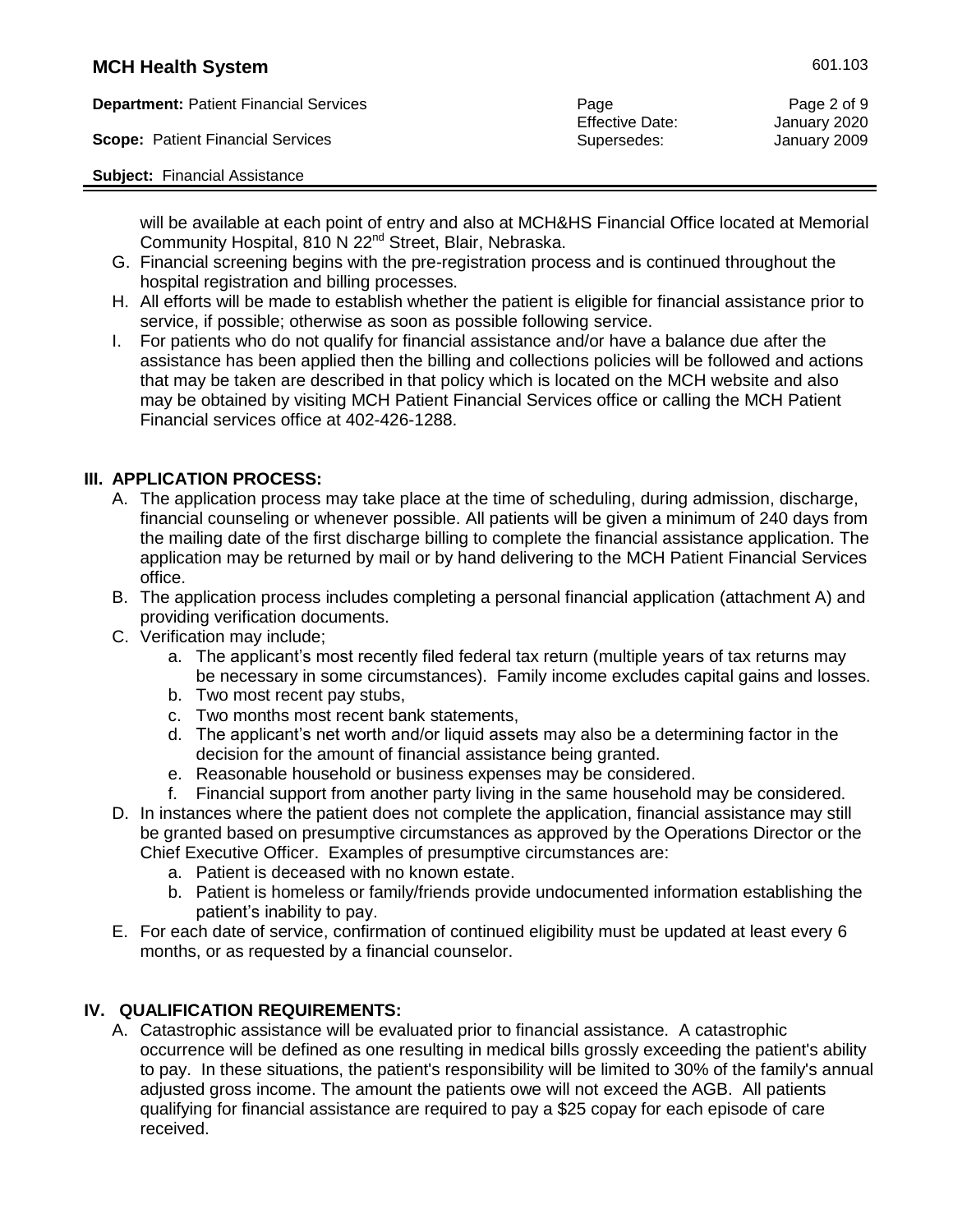| <b>MCH Health System</b>                      |      | 601.103                     |
|-----------------------------------------------|------|-----------------------------|
| <b>Denartment:</b> Patient Financial Services | Dana | $P$ <sub>200</sub> $3$ of 0 |

| <b>Department: Patient Financial Services</b> | Page                   | Page 3 of 9  |
|-----------------------------------------------|------------------------|--------------|
|                                               | <b>Effective Date:</b> | January 2020 |
| <b>Scope: Patient Financial Services</b>      | Supersedes:            | January 2009 |
| <b>Subject:</b> Financial Assistance          |                        |              |

B. For newly qualified patients the account will be reviewed following pre-defined parameters to make a determination of a patient's ability to pay. These parameters are based on income distributions for the Omaha Metropolitan Statistical Area (MSA), which includes Washington County, with adjustments for family size, as reported by the U.S. Department of Housing and Urban Development (HUD). The most currently available information will be used in determining eligibility. Generally speaking, MCH provides discounts ranging from 50-100% for patients who are at or below the 40th percentile of household income for the Omaha MSA. The financial assistance discount is taken off the charge master rate.

| # of Persons in<br>Household | <b>Extremely Low</b><br>(30%) | Very Low (50%) | Low (80%) |
|------------------------------|-------------------------------|----------------|-----------|
| 1                            | \$                            | \$             | \$        |
|                              | 20,000                        | 33,300         | 53,300    |
| $\overline{2}$               | \$                            | \$             | \$        |
|                              | 22,850                        | 38,050         | 60,900    |
| 3                            | \$                            | \$             | \$        |
|                              | 25,700                        | 42,800         | 68,500    |
| $\overline{4}$               | \$                            | \$             | \$        |
|                              | 28,550                        | 47,550         | 76,100    |
| 5                            | \$                            | \$             | \$        |
|                              | 32,470                        | 51,400         | 82,200    |
| 6                            | \$                            | \$             | \$        |
|                              | 37,190                        | 55,200         | 88,300    |
| $\boldsymbol{7}$             | \$                            | \$             | \$        |
|                              | 41,910                        | 59,000         | 94,400    |
| 8                            | \$                            | \$             | \$        |
|                              | 46,630                        | 62,800         | 100,500   |
|                              |                               |                |           |
| Write-Off %                  | 100%                          | 75%            | 50%       |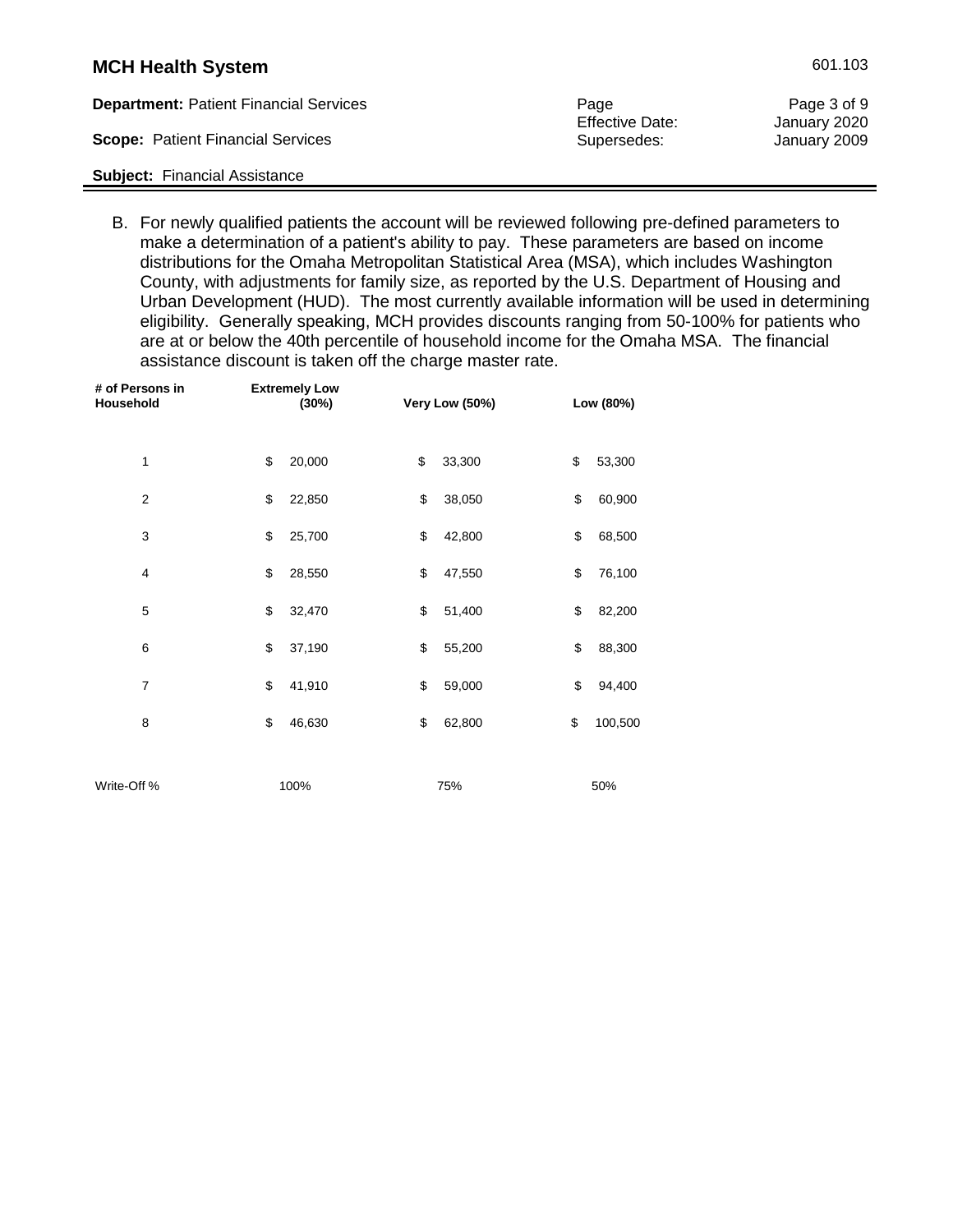**Department:** Patient Financial Services **Accord Page Page Page Page Page Page Page 4 of 9** 

**Scope:** Patient Financial Services Supersedes: Supersedes: January 2009

**Subject:** Financial Assistance

Effective Date: January 2020

C. Due to circumstances of patients being unemployed or disabled for a time period, but having the ability and plan to return to work then future earnings may be taken into consideration.

#### **V. APPROVAL PROCEDURE(S):**

- A. Application for financial assistance will be reviewed for approval determination when all efforts to obtain third party reimbursement or eligible government assistance have been exhausted.
- B. The Financial Counselor will review the application for completeness. The Financial Assistance approval form (see attachment B) will be completed and attached to the application. The application will be routed to the appropriate person for approval.
- C. Approval levels will be the following:

PFS Lead \$0 to \$4000 Operations Director \$4,001 to \$7,500 CFO/CEO Over \$7,501

- D. After approval of the application has been granted, the Financial Counselor will note the guarantor account with the date and percentage of assistance and then write off the agreed upon balance using the appropriate adjustment code.
- E. The Financial Counselor will review all accounts with a current approved application on a monthly basis and write off the correct amount. Transaction lists will then be forwarded to the appropriate person for signed approval.
- F. Patients qualifying for 100% assistance must make a \$25 co-pay at each date of service. Multiple episodes on the same day require just one co-payment. If co-payment is not made at the time of care, the patient will have 5 working days to present the co-payment or financial assistance will be terminated. Qualifying applicants must sign the MCH Financial assistance agreement form. (see attachment C)
- G. Patients approved to be eligible shall be granted financial assistance prospectively for a period of six months from the approval data. Financial assistance will also be granted to all eligible accounts incurred for services received six months prior to the approval date. Financial assistance may be applied to accounts with dates of service occurring in the prior 240 days that are in a bad debt status and have been placed with the collection agency. If the amount of assistance is less than 100% then the guarantor must pay their amount before the account will be called back from collections and financial assistance applied. The patient's financial liability will be figured based on the amount owed minus the assistance. Any court costs or collection fees that have been incurred for accounts with a time frame greater than 241 days will be the responsibility of the patient.
- H. Patient not qualifying for financial assistance will be considered for an interest free payment arrangement per the Self Pay Payment Plans policy, #601.110. 601.110 Payment [Arrangements.doc](https://mchhs.org/images/601.110%20Payment%20Arrangements.doc)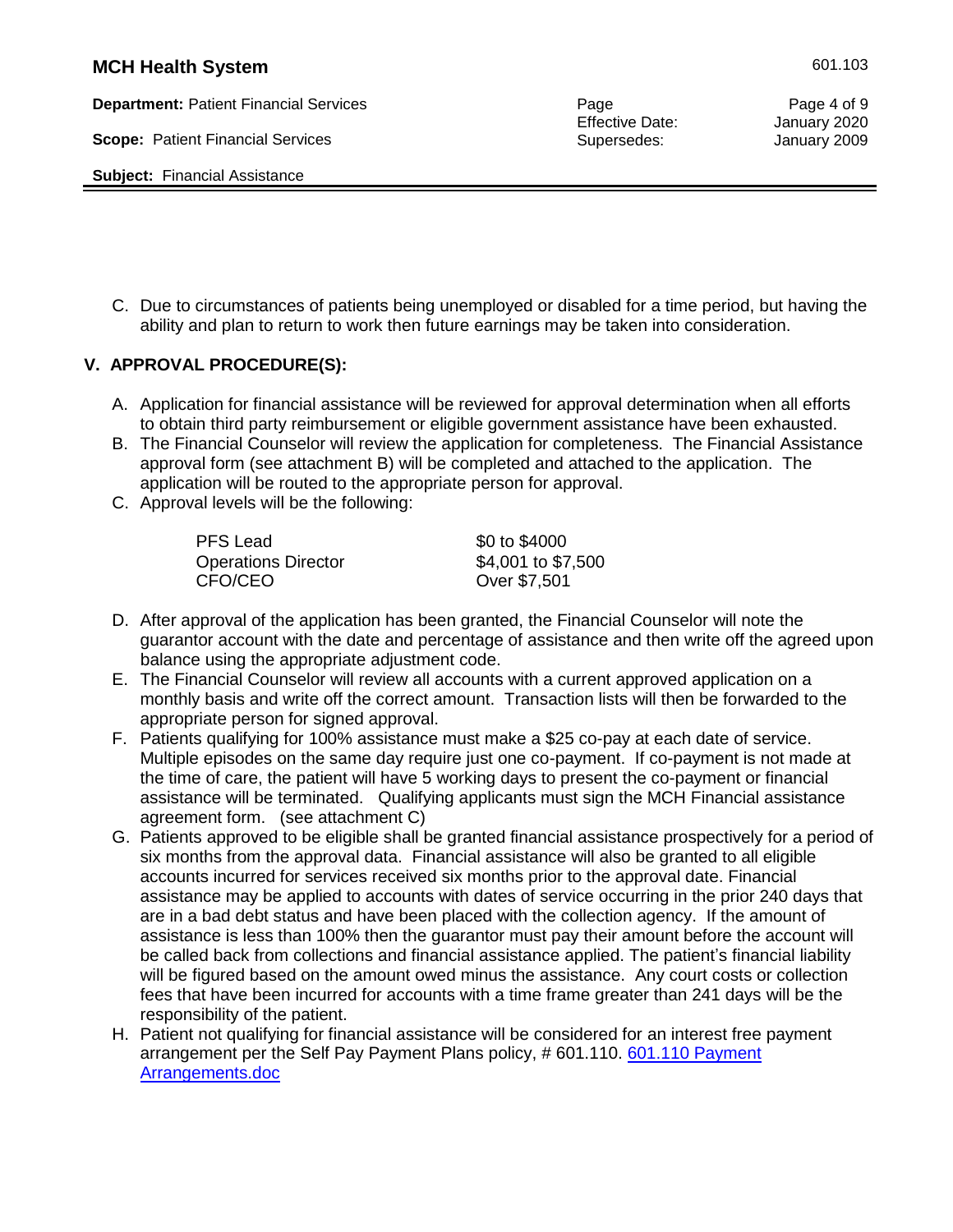**Scope: Patient Financial Services** 

**Subject:** Financial Assistance

Page<br>Effective Date:<br>Supersedes:

**Department:** Patient Financial Services Page Page 5 of 9

| Date:        | Originated by:       | <b>Title</b> | Date:         | Revised by:          | Title                    |
|--------------|----------------------|--------------|---------------|----------------------|--------------------------|
| $1 - 8 - 09$ | <b>Tahlia Nelson</b> | PFS Lead     | 12-20-15      | <b>Tahlia Nelson</b> | <b>PFS Lead</b>          |
|              |                      |              | $8 - 12 - 19$ | Jennifer Newby       | Dir of Finance           |
|              |                      |              | 6/16/20       | Jennifer Newby       | Dir of Finance           |
|              |                      |              | 4/6/21        | Jennifer Newby       | Dir of Finance           |
|              |                      |              |               |                      |                          |
|              |                      |              |               |                      |                          |
| Date:        | Approved by:         | <b>Title</b> | Date:         | Reviewed by:         | <b>Title</b>             |
|              |                      |              | $4 - 20 - 16$ | <b>Tahlia Nelson</b> | PFS Lead                 |
|              |                      |              | 4/6/21        | <b>Brandi Austin</b> | Revenue Cycle<br>Manager |
|              |                      |              | 5/17/22       | Jennifer Newby       | Dir of Finance           |

 $\blacksquare$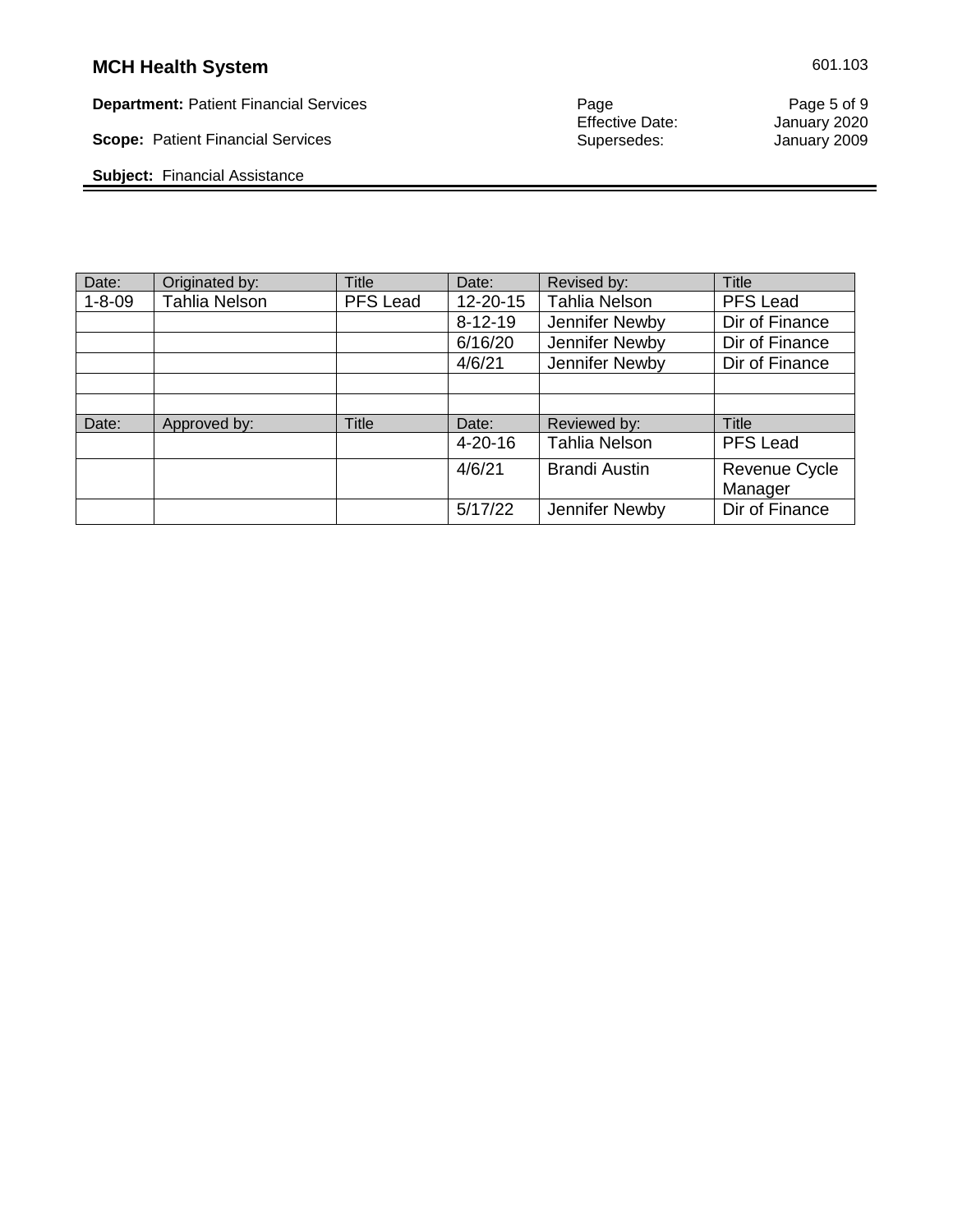**Department:** Patient Financial Services **Page Page Page Page Page 8 of 9** 

**Scope:** Patient Financial Services **Supersedes:** Supersedes: January 2009

**Subject:** Financial Assistance

Effective Date: January 2020

Memorial Community<br>A Hospital & Health System **Blair . Fort Calhoun . Tekamah** 

#### MCH Health System Financial Assistance Approval:

- . Household Income Previous Year's Tax Return on file:
- . Household Income - Current Year's Income Estimated due to change in income:
- . Catastrophic Assistance:

#### Household Income Qualifications (circle appropriate level):

| # of Persons in<br>Household |   | <b>Extremely Low</b><br>(30%) |    | Very Low (50%)         |    | Low (80%) |
|------------------------------|---|-------------------------------|----|------------------------|----|-----------|
| 1                            | s | 20,000                        | \$ | 33,300                 | \$ | 53,300    |
| 2                            | s | 22,850                        | s  | 38,050                 | s  | 60,900    |
| 3                            | s | 25,700                        | s  | 42,800                 | s  | 68,500    |
| 4                            | s | 28,550                        | s  | 47,550                 | s  | 76,100    |
| 5                            | s | 32,470                        | s  | 51,400                 | s  | 82,200    |
| 6                            | s | 37,190                        | s  | 55,200                 | s  | 88,300    |
| 7                            | s | 41,910                        | s  | 59,000                 | s  | 94,400    |
| 8                            | s | 46,630                        | s  | 62,800                 | \$ | 100,500   |
|                              |   |                               |    |                        |    |           |
| Write-Off %                  |   | 100%                          |    | 75%                    |    | 50%       |
| <b>Current Balance:</b>      |   |                               |    | Amount of write off \$ |    |           |

Special Considerations (Check all that apply):

. If previously granted 100% write-off, have \$25 copays been paid for all subsequent episodes?

| Guarantor has significant liquid assets documented |  |  |  |  |  |
|----------------------------------------------------|--|--|--|--|--|
|----------------------------------------------------|--|--|--|--|--|

\_\_\_Other (Explain)

| Reviewed by: | Date: |
|--------------|-------|
|--------------|-------|

PFS Lead \$0-\$4,000 Ops Director - \$4,001-\$7,500 CFO/CEO - \$7,500+

**Attachment B**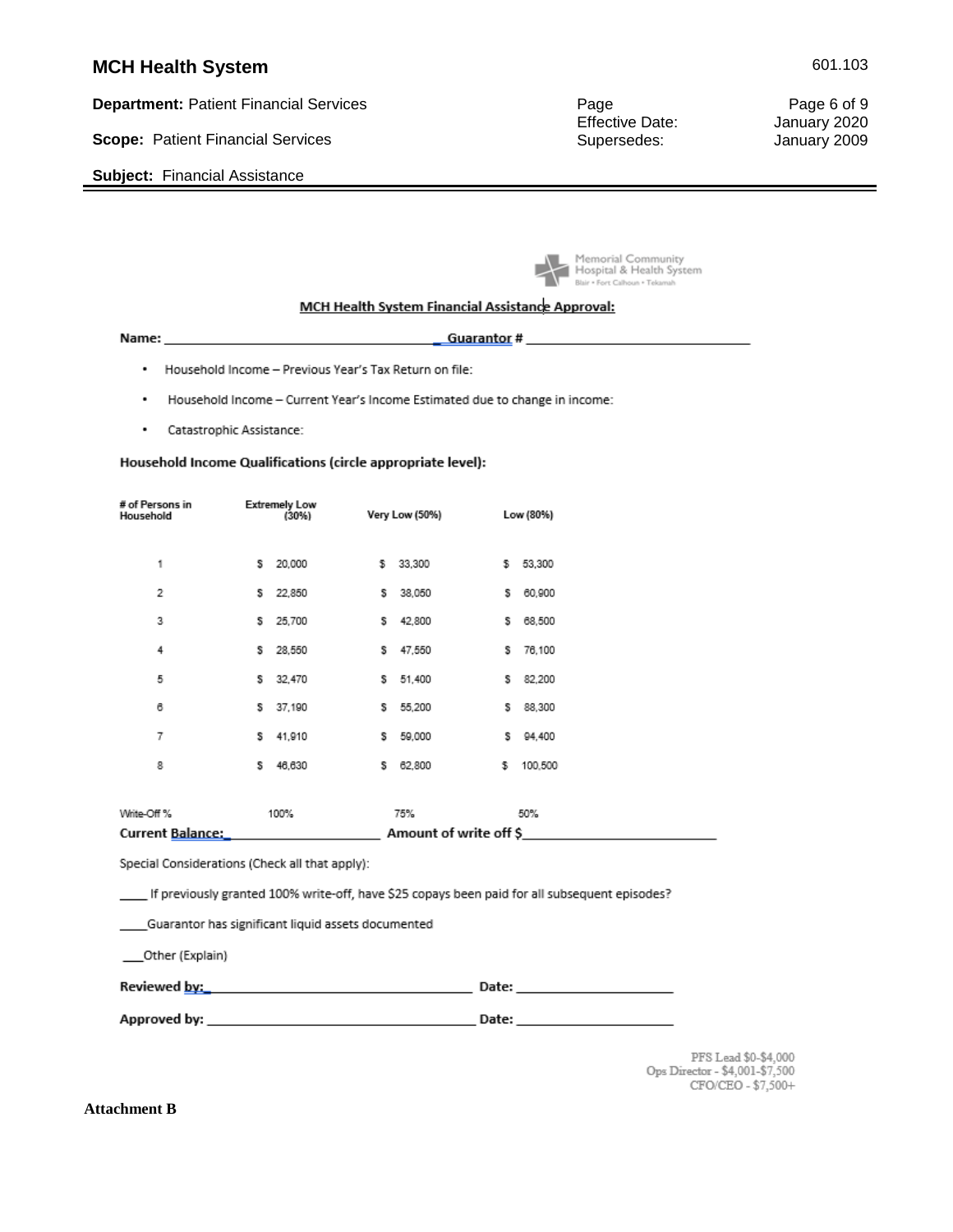**Department:** Patient Financial Services **Page Page Page Page Page Page 7 of 9** 

**Scope:** Patient Financial Services Supersedes: Supersedes: January 2009

**Subject:** Financial Assistance

**MCH Financial Assistance policy attachment C**

Effective Date: January 2020



### Memorial Community Hospital & Health System's Financial Assistance agreement:

#### Account #

Patient Name,

 You have applied and been approved for financial assistance through MCH Health system. The amount of your discount is XXX% of charges after the required \$25 copay per date of service. This discount will apply to any deductible or coinsurance amounts owed, but will not apply to any co-payments. Each bill that you incur will be reduced by this amount for a 6-month time period after the required \$25 co-payment is received. This is to be paid at the time of service and applies to medically necessary services only and does not apply to elective or cosmetic care. Failure to make the required \$25 co-pay will result in termination of the assistance. If your financial status should change during the approval time period you must notify the business office of the change. If you are still in need of assistance at the end of the 6-month time period you may re-apply.

Signing below indicates your understanding of the above.

\_\_\_\_\_\_\_\_\_\_\_\_\_\_\_\_\_\_\_\_\_\_\_\_\_\_\_\_\_\_\_\_\_\_\_\_ \_\_\_\_\_\_\_\_\_\_\_\_\_\_\_

Applicant's signature Date

Sincerely, MCH & HS Financial Counselor Patient Financial Services Office 402-426-1255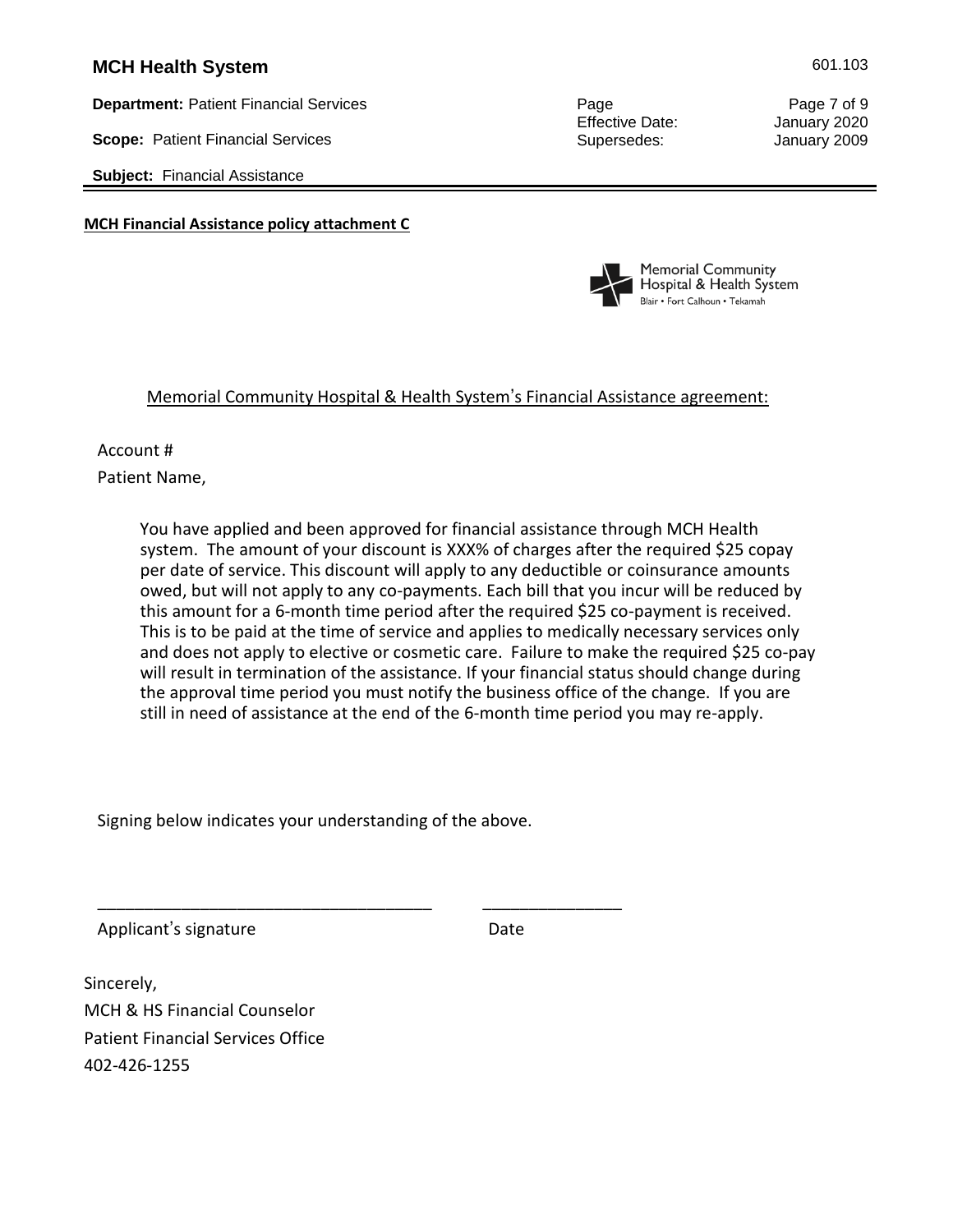**Department:** Patient Financial Services **Page 8 of 9** Page 8 of 9 Page 8 of 9 Page 8 of 9 Page 8 of 9

**Scope:** Patient Financial Services Supersedes: Supersedes: January 2009

**Subject:** Financial Assistance

#### **MCH Financial Assistance policy attachment D**

**care. The following providers follow the MCH&HS policy.**

Effective Date:

| Bosanek, Mindy          | <b>APRN</b> | Corum, Becky       | <b>CRNA</b> |
|-------------------------|-------------|--------------------|-------------|
| Miller, Amber           | <b>APRN</b> | Garrigan, Jon      | <b>CRNA</b> |
| O'Banion, Susan Ashley  | <b>APRN</b> | Hansen, Michael    | <b>CRNA</b> |
| Privitera, Nicole       | <b>APRN</b> | Holland, James     | CRNA        |
| Scheer, Kelsie          | <b>APRN</b> | Jackson, Clark     | <b>CRNA</b> |
| Thomas, Molly           | <b>APRN</b> | Kirwan, Michael    | <b>CRNA</b> |
| Beckenhauer, Amber      | DO          | Longe, Katrina     | <b>CRNA</b> |
| Lee, Jeremy             | DO          | Manley, Bernie     | <b>CRNA</b> |
| Saylor, Thomas          | DO          | Suing, Michael     | <b>CRNA</b> |
| Shirley, Mark           | DO          | Tran, Tony         | <b>CRNA</b> |
| Sisk, Kevin             | DO          | Arnold, Lynda      | PA-C        |
| Baumberger, Sandra      | <b>MD</b>   | Beckman, Ashley    | PA-C        |
| Birdwell, Maurice       | <b>MD</b>   | Connealy, Jill     | PA-C        |
| Brunner-Buck, Lori      | <b>MD</b>   | Dutton, Elizabeth  | PA-C        |
| Dorius, Timothy         | <b>MD</b>   | Fuller, Laura      | PA-C        |
| Drabek, Gregg           | <b>MD</b>   | Goliber, Alisha    | PA-C        |
| Duxbury, Amanda         | <b>MD</b>   | Guzinski, Rebecca  | PA-C        |
| Essink, Brandon         | <b>MD</b>   | Karel, Michael     | PA-C        |
| Fitzgibbons, William    | <b>MD</b>   | Katambwa, Martin   | PA-C        |
| Inbarusa, Jery          | <b>MD</b>   | Kratochvil, Nicole | PA-C        |
| Kitchen, Steven         | <b>MD</b>   | Kurtz, Kimberly    | PA-C        |
| Machuca, Francisco      | <b>MD</b>   | Lane, Robbie       | PA-C        |
| Ocel, Daniel            | <b>MD</b>   | Mahon, Emily       | PA-C        |
| Popa, Irina             | <b>MD</b>   | McCabe, Dana       | PA-C        |
| Reed, Michael           | <b>MD</b>   | Meduna, Marian     | PA-C        |
| Reel, Jill              | <b>MD</b>   | Meyer, RaeAnn      | PA-C        |
| Sawtelle, Bradley       | <b>MD</b>   | Nelson, Derek      | PA-C        |
| Scott, Alisha           | <b>MD</b>   | Nielsen, Brandi    | PA-C        |
| Sensarma, Sugata        | <b>MD</b>   | Ott, Christy       | PA-C        |
| Simonson, Johnnie       | <b>MD</b>   | Steigner II, John  | PA-C        |
| Smith, Charles          | <b>MD</b>   | Town, Bruce        | PA-C        |
| Sullinger, Tim          | <b>MD</b>   | Trausch, Paige     | PA-C        |
| Theilen-Kocharov, Paula | <b>MD</b>   | Zadalis, Robert    | <b>MD</b>   |
| Wood, Walter            | <b>MD</b>   |                    |             |

**Memorial Community Hospital and Health System is committed to meeting the needs of our patients and has a financial assistance program available for patients unable to pay the cost of their medical**